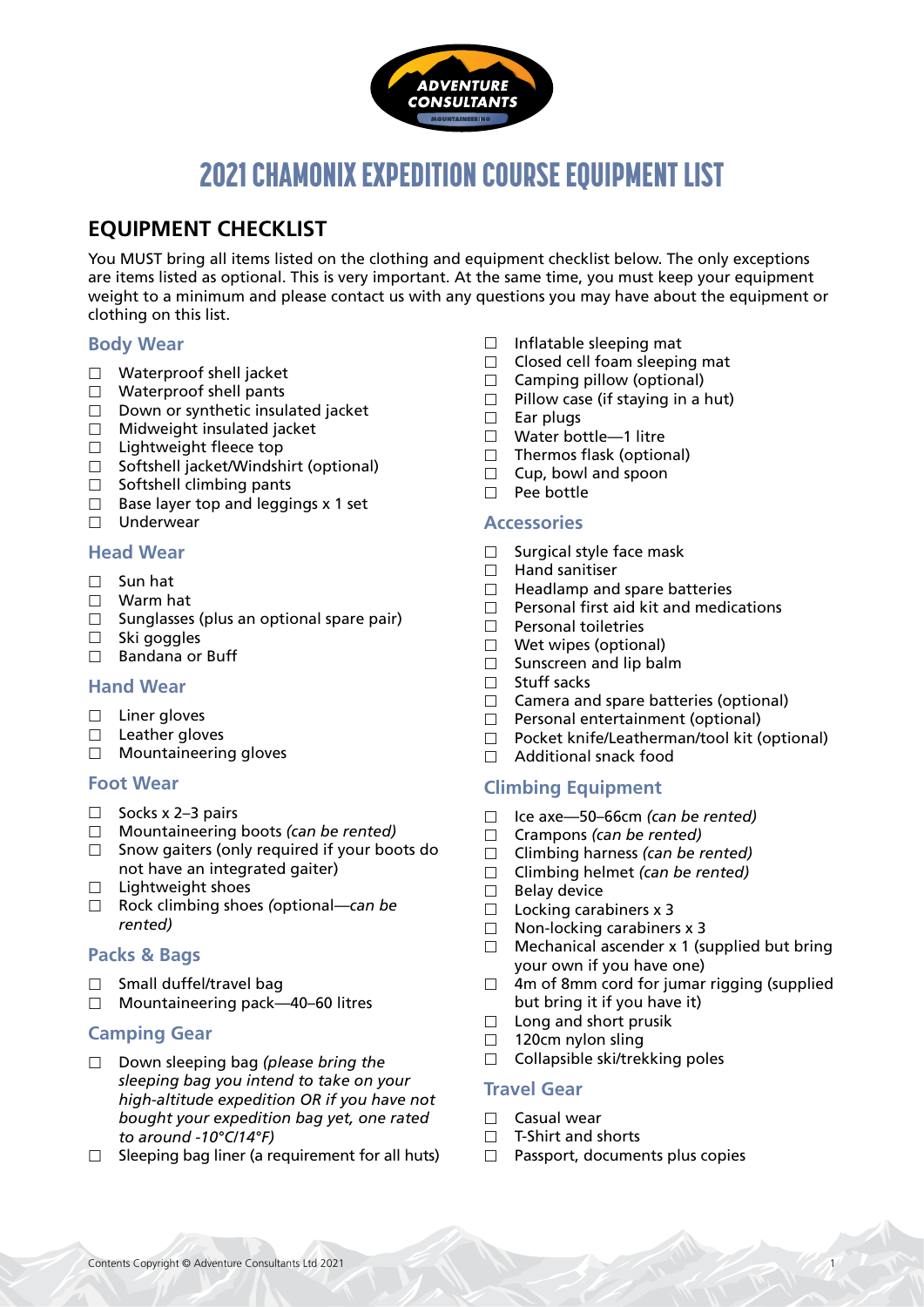# **CLOTHING AND EQUIPMENT INFORMATION GUIDE**

The following information is a guide to assist you in securing the required clothing and equipment for climbing in the Alps in summer, along with recommended brands. You may have equipment you have used which is different from what is on the list, so please read thoroughly and get back to us with any questions you may have.

### **Fabrics/Garment Designs/Garment Selection**

Today there is a bewildering and ever-changing array of modern technical fabrics and garments on the market. Accordingly, suitable mountain attire can be derived from a wide variety of garments utilized in varying combinations. The clothing on our gear list can be creatively substituted according to your preferences but ensure your choices are functional and adequate. For example, a functional and often utilized garment that does not appear on our list is a vest.

A basic principle in selecting clothing and equipment is to minimize weight and bulk while still ensuring adequate warmth and functionality. It can be difficult to find a brand that has all the features you prefer which means you must make prudent compromises. In the description below and for certain items, we suggest brands and specific products that we have found to be suitable; this is by no means definitive. In some cases, there are multiple suitable brands on the market and hence we do not make specific suggestions.

Appropriate fabrics used in thermal underwear include polypropylene, silk and merino wool. The only cotton garment worn during the climb is your glacier shirt. Warmer insulating materials can be made from fleece, softshell or Primaloft. Varieties of fleece include Windstopper, Wind Pro, Power Shield, Windbloc, Power Dry and Power Stretch. Be aware that fleece garments that incorporate stretch fabric take longer to dry. Softshell garments integrate stretchy nylon fabrics to increase freedom of movement while also providing various degrees of wind and water-resistance in a 'softshell'. They are often lined with a microfleece for increased insulation. Synthetic insulation materials such as Primaloft are advantageous as they are warm even when damp, are water-resistant and quick-drying.

You can read Guy Cotter's thoughts on the ultimate lightweight layering system at: [http://](http://adventureconsultantsblog.com/optimum-layering/) [adventureconsultantsblog.com/optimum-layering/](http://adventureconsultantsblog.com/optimum-layering/).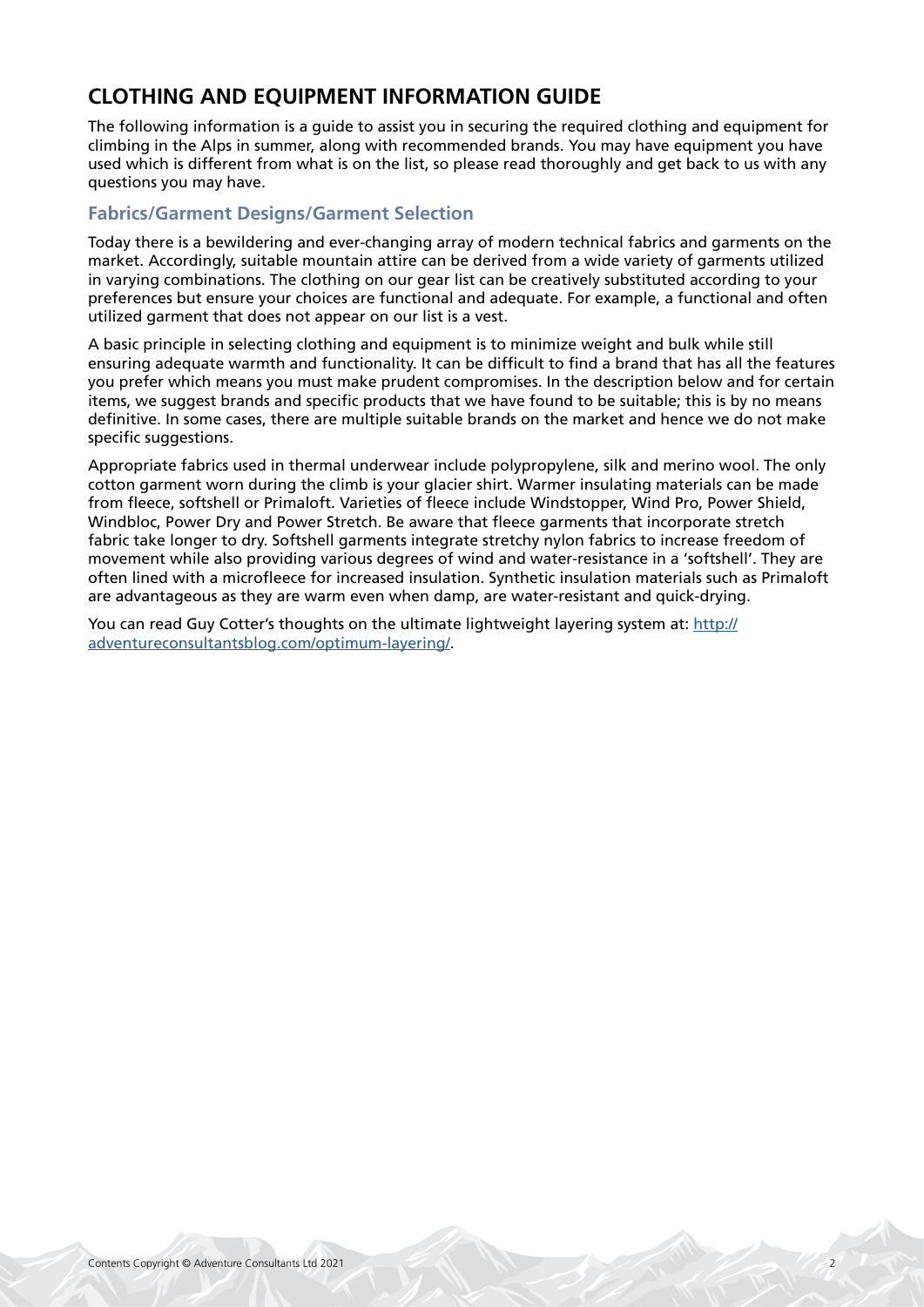# **BODY WEAR**

### **Waterproof Shell Jacket**

Bring a non-insulated, fully waterproof shell jacket with a good hood and water-resistant zip closures. The jacket should be easy to move in with your base and mid-layers on underneath, as well as providing a good overlap with your pants but should not be so long that it restricts access to your harness. Chest pockets are useful to things like snack bars and sunscreen during the day. Pit zips allow for increased ventilation and cooling.

There are numerous waterproof/breathable fabrics on the market such as Gore-Tex, eVent, Futurelight, MemBrain, PreCip, Hyvent and Entrant etc. These fabrics can be expensive but last for years when well looked after.

Shell clothing should be seam-sealed during the manufacturing process or the garment will leak through the stitching. Shell clothing made of PVC or similar is waterproof but does not breath, which means you can become damp from the inside out as moisture cannot escape while you are moving. This style of waterproof shell is not suitable for mountaineering.

*We recommend The North Face Summit L5 Futurelight Jacket, Arc'teryx Alpha AR Jacket, Montane Alpine Pro Jacket and the Rab Muztag GTX Jacket.*

#### **Waterproof Shell Pants**

Your waterproof shell pants should allow good freedom of movement to enable you to lift your legs easily when worn with your softshell pants and base layer leggings during inclement weather.

Your shell pants should also have 34 or full-length (preferred) zips down each leg to allow you to easily put them on and take them off while wearing your boots and/or crampons.

Bib/salopette styles are warmer as they extend above the lower back/kidney area giving a good overlap with your jacket.

*We recommend The North Face Dryzzle Futurelight Full Zip Pants, Arc'teryx Beta SL Pants, Marmot PreCip Full Zip Pants or the Rab Muztag GTX Pants.*

#### **Down or Synthetic Insulated Jacket**

You will need a lightweight down or synthetic insulated jacket for climbing in the Mont Blanc region or enough layers to stay warm at the higher altitudes.

*Down jackets that we recommend include The North Face Summit L3 Down Jacket, Patagonia Down Sweater Hoody and the Rab Electron Jacket.*

*Synthetic insulated jackets that we recommend include The North Face Summit L3 Ventrix VRT Hooded Jacket, Rab Xenon Jacket, Montane Prism Jacket and the Arc'Teryx Nuclei Jacket.*





Rab Muztag GTX Jacket The North Face Dryzzle Full Zip Pants The North Face Dryzzle Full Zip Pants Rab Electron Jacket

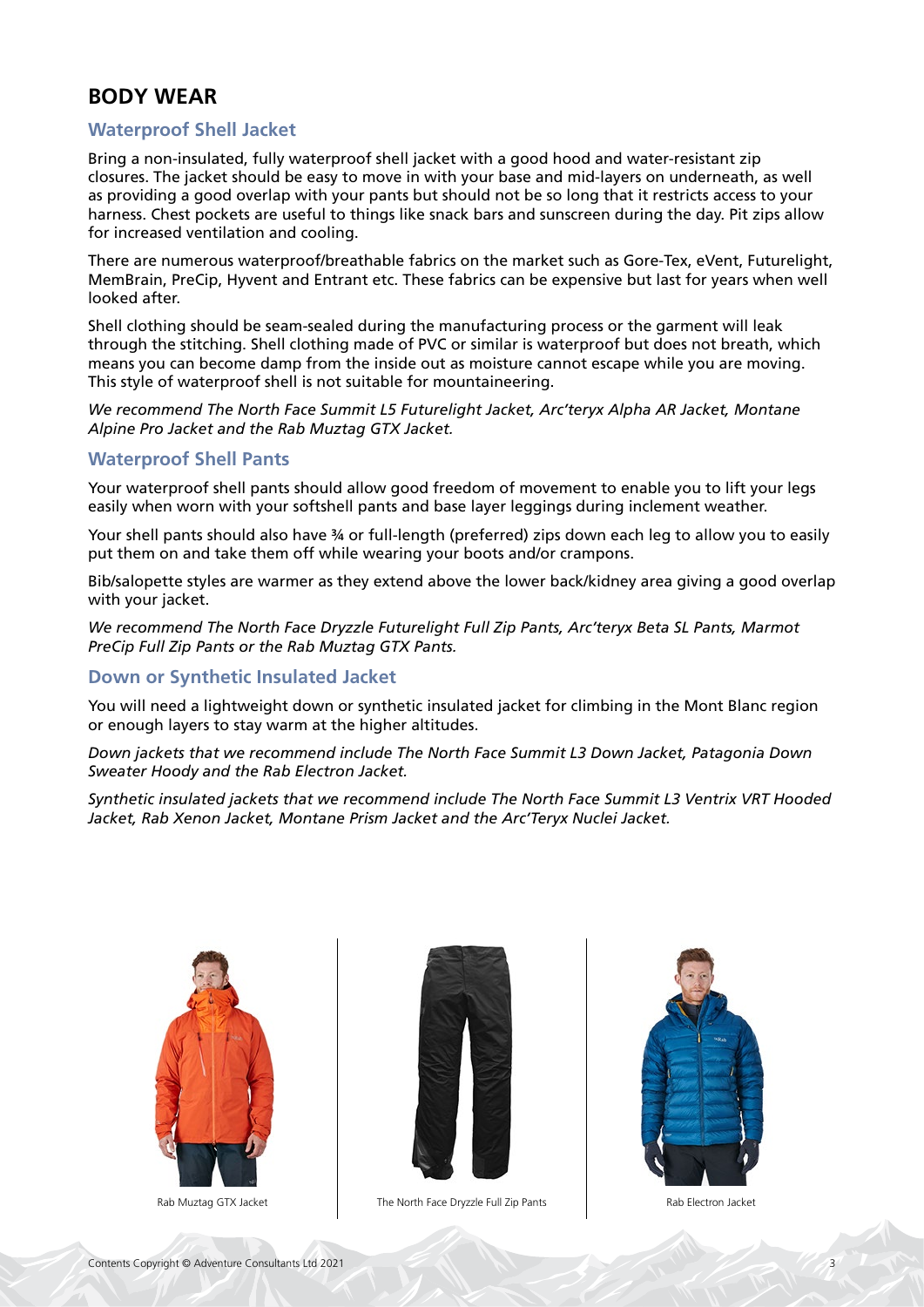





Montane Alpine Raid Hoodie Marmot Scree Softshell Pants Smartwool Merino 150 Base layer Quarter Zip Top and Leggings

#### **Lightweight Fleece Top**

A lightweight, air-permeable fleece top made from Polartec Power Stretch, Polartec Power Grid, Polartec Alpha, Pontetorto Tecnopile microfleece or an expedition-weight base layer is a good additional layer to add over your base layers when the temperature drops.

This layer can either be a pullover or a jacket. Hoods are optional but recommended and a zippered chest pocket can be useful for keeping sunscreen and snack bars accessible.

*We recommend The North Face Summit L2 Power Grid Hooded Fleece, Rab Alpha Freak Pull-on, Montane Alpine Raid Hoodie, Patagonia R1 Hoody or the Arc'teryx Delta MX Hoody.*

#### **Softshell Jacket/Windshirt (Optional)**

These jackets are ideal for aerobic activity in light weather conditions. They are wind-resistant, water-repellent and highly breathable. They are used either alone or as an insulating layer under a waterproof shell jacket and models with a hood are best.

*Softshell jackets we recommend include the Arc'teryx Gamma LT Hoody, Outdoor Research Ferrosi Hoody, Montane Dyno Stretch Jacket and the Rab Torque Jacket.* 

*Windshirts we recommend include the Rab Vapour-rise Alpine Jacket and Rab Vapour-rise Flex Jacket.*

#### **Softshell Climbing Pants**

Softshell pants are made from stretchy, comfortable, wind-resistant and water-repellent materials that are also highly breathable. They are the perfect active layer for your legs. Your pants should fit comfortably with or without your base-layer bottoms.

Please note that while softshell pants shed light rain and snow, and dry quickly when they get wet, they do not replace your Gore-Tex shell pants, which will still be needed if the weather turns bad.

*The North Face Summit L4 Soft Shell Lightweight Pants, Arc'teryx Gamma LT Pants, Marmot Scree Pants, Rab Spire Pants and the Montane Terra Mission Pants.*

#### **Base Layer Top and Leggings x 1 Set**

Base layers must be made from materials such as merino wool or polyester. No cotton, please!

Tops should have long sleeves and a high neck with a zip. This allows for better temperature control and sun protection than crew neck styles.

Base layer leggings should fit snugly without constriction. These can be worn as a single layer on hot days or under your shell or softshell pants when additional warmth is required.

*We recommend Icebreaker, Patagonia Capilene, The North Face Warm, Rab Forge and Pulse, Earth Sea Ski First Layer and Merino, Montane Primino and Smartwool Base Layer Ranges.*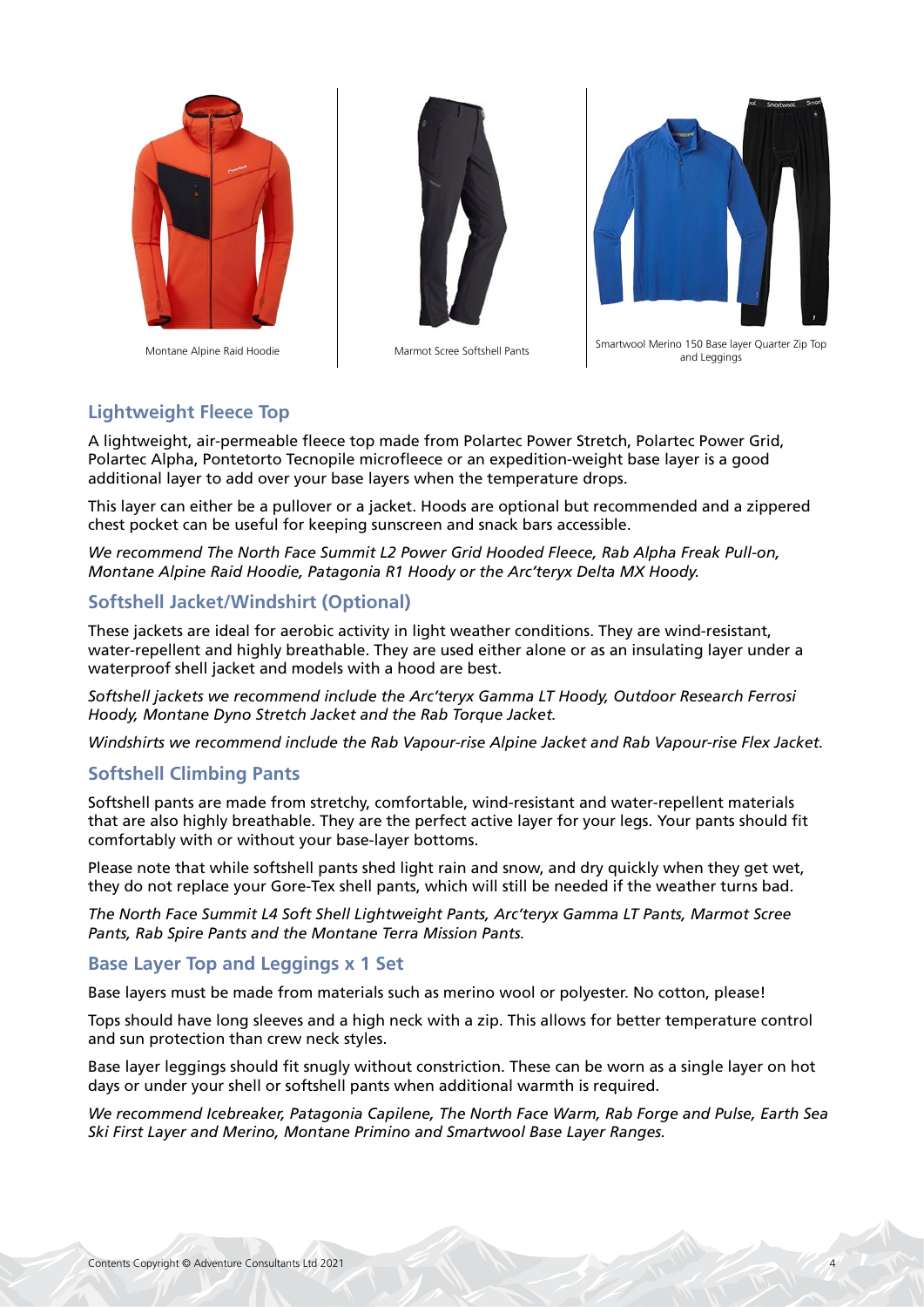

#### **Underwear**

Bring enough changes of underwear to keep you feeling fresh. We recommend treated polyester or merino underwear instead of cotton as they wick away sweat from your skin, working with your thermal, fleece and shell layers to keep you dry. They also dry extremely quickly when washed. However, most people use their normal underwear.

*We recommend the Smartwool, Icebreaker, Montane Primino or the Rab Merino Underwear Ranges.*

# **HEAD WEAR**

#### **Sun Hat**

A wide-brimmed soft hat or baseball cap in conjunction with a bandana to protect you from the sun.

*We recommend The North Face Adventure Consultants Branded Caps, available from our office.*

#### **Warm Hat**

Your hat can be wool, merino, Windstopper or fleece. It should extend over the ears and be snug enough not to fly off in a strong wind.

*We recommend The North Face Bones Beanie or the Rab Logo Beanie.*

#### **Sunglasses**

Bring sunglasses with good lenses and side-protection. The lens should be dark enough to withstand the intense reflection from the snow and MUST filter 100% of UVA, B and C radiation. Snow reflects up to 85% of solar radiation and the UV index increases 10% with every 1,000m gain in altitude, so it is of utmost importance that you protect your eyes. We recommend photochromic or category 4 polarized lenses with an anti-fog coating.

If you wear prescription glasses, we recommend you get prescription sunglasses with the above specifications.

If you wear contact lenses, bring a pair of prescription glacier glasses as a backup.

Leashes are essential and nose guards are optional.

*We recommend Julbo, Smith, Bollé, Oakley and Adidas Sunglasses.*

#### **Ski Goggles**

High-quality goggles for sun and wind protection at altitude. The lens should offer visible light transmission (VLT) of no more than 30%. Those with light-sensitive eyes may wish to use a darker lens and photochromatic models are ideal for use in changing conditions.

If you wear prescription glasses, please ensure they fit under your goggles.

*We recommend Oakley, Bollé, Adidas, Julbo and Smith Ski Goggles.*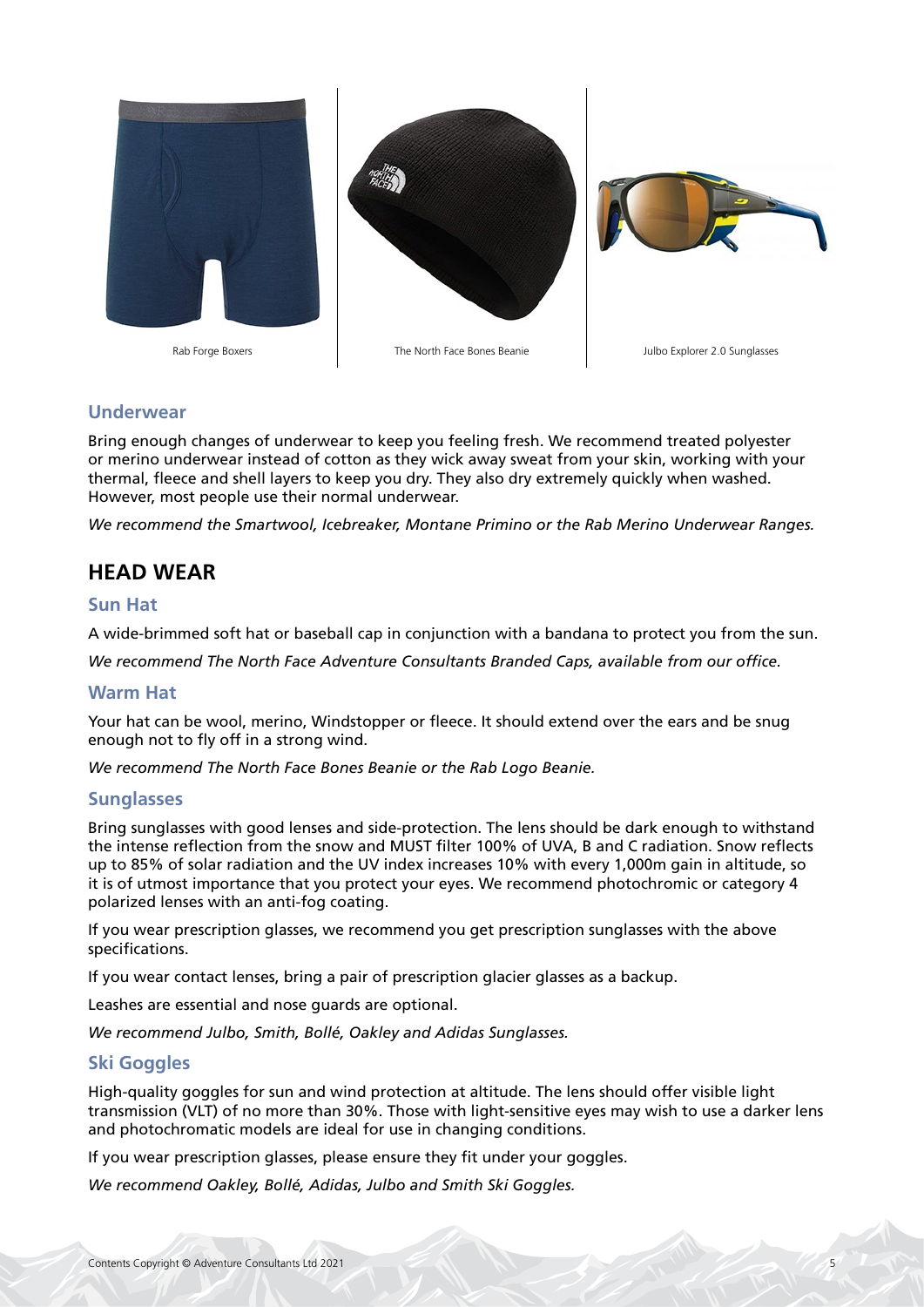#### **Bandana or Buff**

A fleece, merino wool or silk neck gaiter, neck warmer or Buff is a great idea for added warmth and sun protection. A buff makes a good face mask in windy cold weather and can replace a balaclava, when used with a warm hat.

*We recommend the Adventure Consultants Branded Buff, available from our office.*

# **HAND WEAR**

#### **Liner Gloves**

These very thin, lightweight finger gloves form a base layer and are worn whenever climbing. On hot days, they protect against sunburn and can be worn under heavier gloves or mittens on colder days.

Ensure the gloves fit closely to allow you to handle ropes and carabiners easily. Wearing liner gloves will prevent cold injuries in situations requiring full finger dexterity. They can also be worn doubled up and should fit underneath your other glove combinations.

*We recommend Budget polypropylene gloves, available from most hardware or safety stores, Black Diamond Lightweight Fleece Gloves or the Rab Stretch Knit Liner Gloves.*

#### **Leather Gloves**

A leather palmed glove that is dexterous is invaluable for the days when climbing on rock or on the warmer mountain days, where you still want hand protection.

*We recommend the Marmot Spring Gloves, Rab Axis Gloves, Black Diamond Crag Gloves and the Outdoor Research Direct Route Gloves.*

#### **Mountaineering Gloves**

Gloves with removable insulated liners are extremely versatile as you can wear them with or without the liners depending on the temperature.

A good model will have abrasion-resistant palms, shaped fingers, a waterproof outer and an insulating removable liner. Cheaper models are not waterproof so it is worth investing in a good quality pair.

Please ensure that you can fit your liner gloves underneath your mountaineering gloves. Mountaineering gloves are not as warm as expedition mitts but have the advantage of being more dexterous. Because of the time that you will spend dealing with ropes and equipment, the dexterity your gloves provide will be extremely useful.

We recommend that you attach wrist loops to your gloves to prevent them from being dropped or blown away by the wind when you take them off.

*We recommend Black Diamond Guide Gloves and the Outdoor Research Alti Gloves.*



Adventure Consultants Branded Buffs **Outdoor Research Direct Route Gloves** Black Diamond Guide Gloves



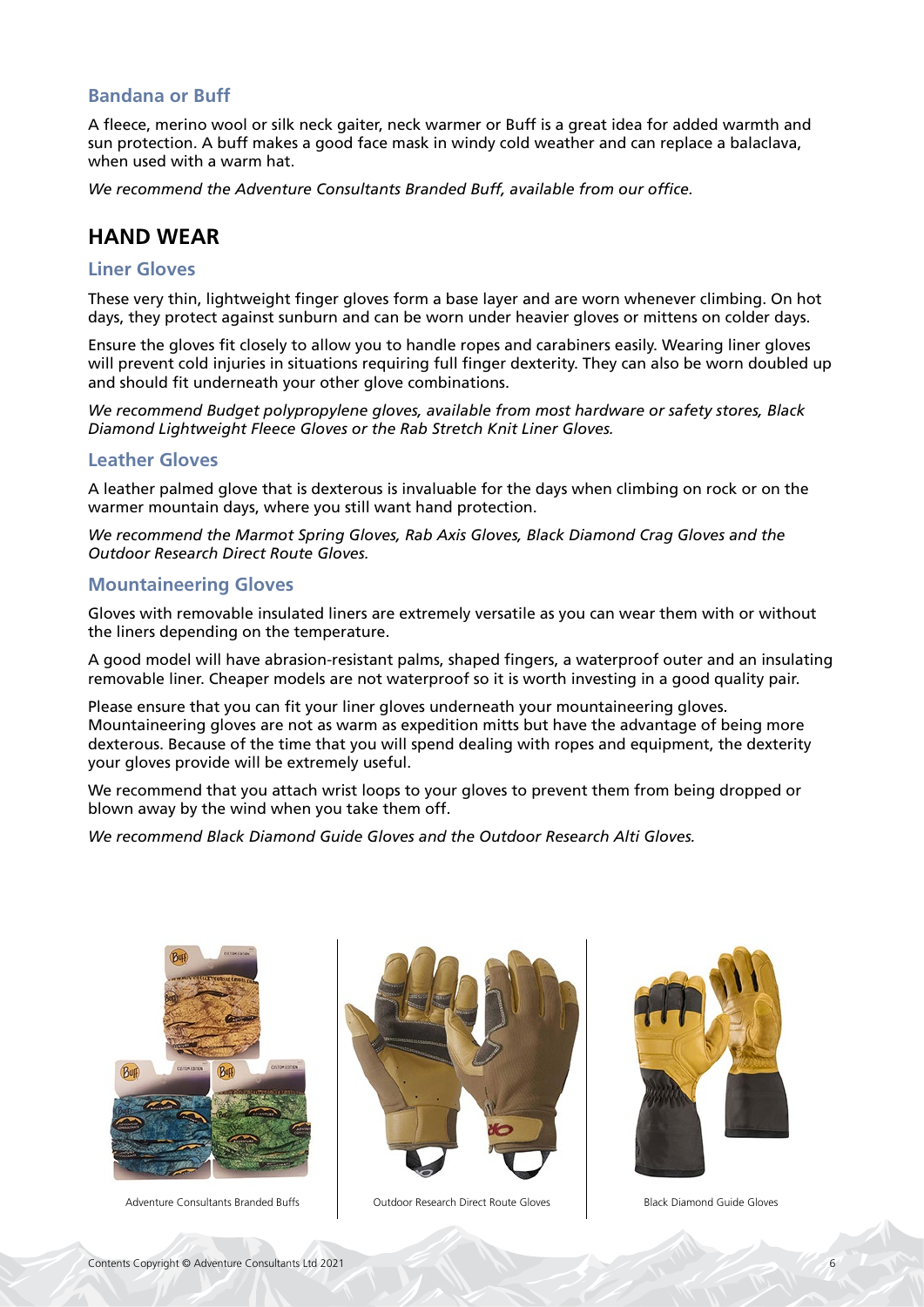# **FOOT WEAR**

#### **Socks**

Have at least two pairs of socks with you for the trip. Socks made from wool or a mix of fibres with good thermal properties are the best choice.

Various combinations suit different people with some people preferring to wear just one pair of socks in their boots, while others wear two; a thicker pair over a thin liner sock.

Try your socks out with your boots before your trip to ensure a good fit as this will help minimise cold toes while you are climbing.

*We recommend Smartwool, Bridgedale, Darn Tough and Thorlos Socks.*

#### **Mountaineering Boots**

An insulated leather mountaineering boot with a fully rigid sole is ideal for climbing in Europe. Ensure that they are waterproof, supportive and warm enough for snow and ice climbing. The boots must have a reasonably sized welt on the back and front to accept `clip-on' crampons.

Three-quarter shank boots do not give enough support the extended periods of snow and ice climbing as they are too flexible. This style of boot is not generally insulated so they are not warm enough, but some styles are excellent for rock-based mountaineering routes elsewhere in the Alps.

While it is possible to use plastic boots, they have become somewhat outdated, are very clumsy to wear and will not perform well.

New-generation synthetic double boots with removable liners can also be used for higher elevation ascents around Mont Blanc or when it is very cold. However, single leather and synthetic boots are the status quo for summer mountaineering in the Alps.

The right fit is more important with leather boots than for plastic boots, so make sure they are worn in by doing several multi-hour hikes on hills and rough terrain before you wear them in the mountains.

Your boots are perhaps the single most important piece of equipment and can make or break a trip depending on whether they fit well or not, so please ensure your boots are of high-quality and fit your feet well.

*We recommend the Scarpa Mont Blanc (no surprise there!) and Phantom Guide, La Sportiva Nepal Evo GTX, G5 and Trango Tower Extreme GTX, Lowa Alpine Expert GTX, Garmont Mountain Guide Pro GTX and the Salewa Vultur Vertical GTX Mountaineering Boots.*

### **Snow Gaiters (Only Required, If Your Boots Do Not Have an Integrated Gaiter)**

Calf-length gaiters with a velcro or zip closure at the front keep the snow out and prevent you snagging your trousers with your crampons. They need a good tie-down system underneath the in-step to stop them creeping up at the heel.

*We recommend the Sea to Summit Alpine eVent Gaiter or the Rab Latok Extreme Gaiters.*





Smartwool PHD Outdoor Mountaineer Socks | La Sportiva Nepal Evo GTX Mountaineering Boot | Sea to Summit Alpine eVent Gaiter

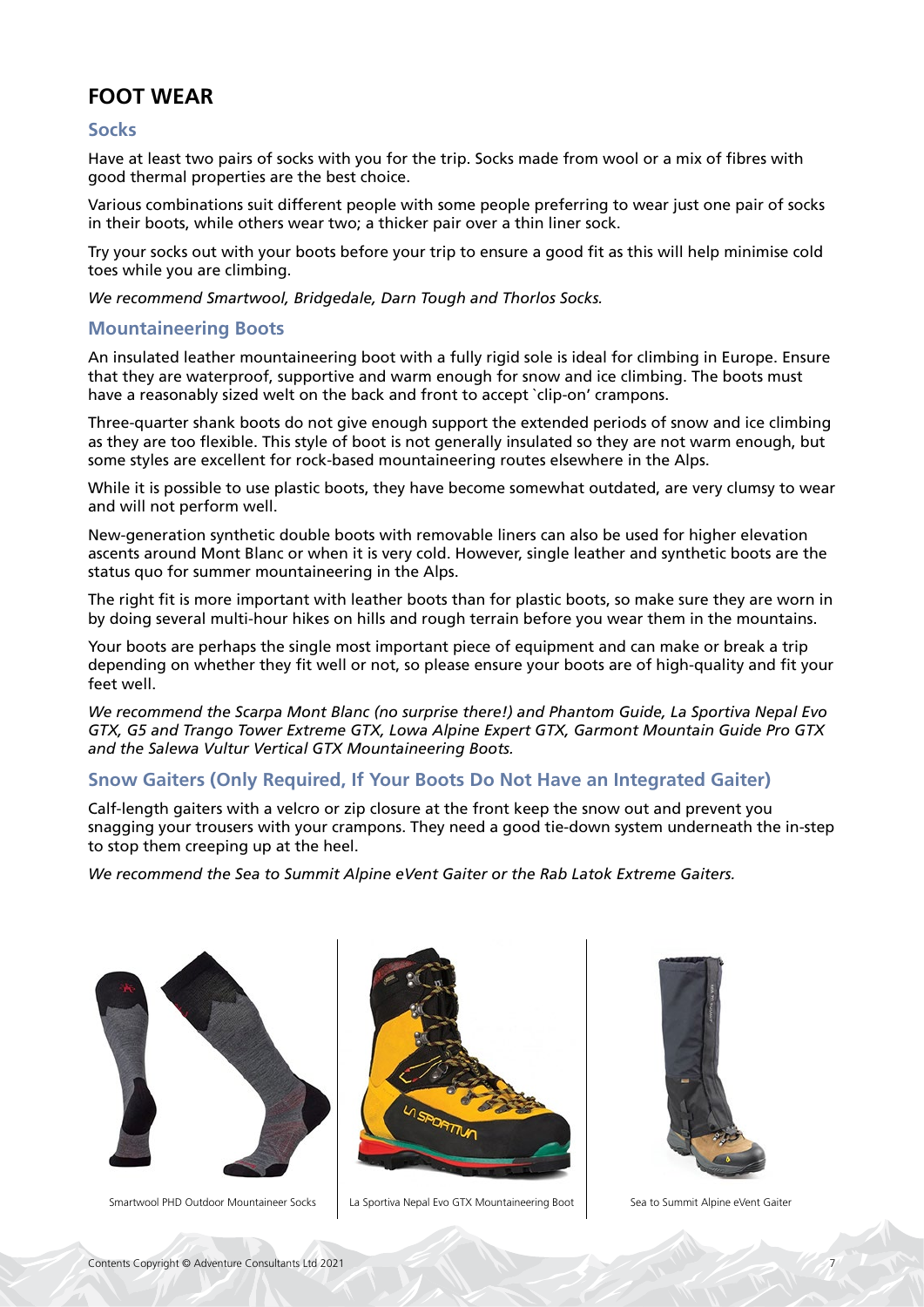





La Sportiva TX4 Approach Shoe The North Face Phantom 50 Mountaineering Pack The North Face Inferno -29°C/-20°F Down Sleeping Bag

# **Lightweight Shoes**

Lightweight shoes are handy for walking around in at the end of the day and for the walk-out down the valley. Believe it or not, a pair of Crocs can be good lightweight option for using in the huts.

*We recommend Salomon XA Pro 3D Ultra 2, Salewa Wildfire and La Sportiva TX4 Shoes.*

# **Rock Shoes (Optional—Can Be Rented)**

Bring these withh you, if you have them as they are used on training days and on the non-mountain days. If you don't own a pair, these can be rented locally if needed.

# **PACKS & BAGS**

### **Small Duffel/Travel Bag**

This is for storing clothing and items left in town, while you are out climbing. Bring a lock and if you're particularly adept at loosing keys, please make sure to buy a combination lock and set to an easy to remember number!

*We recommend The North Face Base Camp Duffels and Osprey Transporter Duffels.*

#### **Mountaineering Pack—40–60 Litres**

There are many models available which are suitable. Required features include a volume of about 40–60 litres with crampon and ice axe attachment points. Avoid trekking style packs with bulky side pockets.

*We recommend The North Face Cobra 60 or Phantom 50, Osprey Mutant 52, Deuter Guide 45+ and the Black Diamond Speed 50 or Mission 55 Mountaineering Packs.*

# **CAMPING GEAR**

#### **Down Sleeping Bag (Please Bring the Sleeping Bag You Intend to Take on Your High-Altitude Expedition)**

Bring the down sleeping bag that you intend to use on your high-altitude expedition. This will give you good experience in carrying it and using it in a snow camping situation.

The sleeping bag should be rated from -29°C/-20°F to -40°C/-40°F depending on the expedition that you are going on. A down bag will typically have 700g or more of down fill. Synthetic bags are too heavy and bulky. If you haven't bought your high-altitude sleeping bag yet, then bring a down sleeping bag rated to around -10°C/14°F.

Your sleeping bag should be long enough so that your feet do not press hard against the foot of the bag, as this will mean the insulation is compressed and it will lose heat quickly. The sleeping bag also needs to have enough room for you to fit in with lots of layers on. A liner can add extra warmth and helps to keep your bag clean.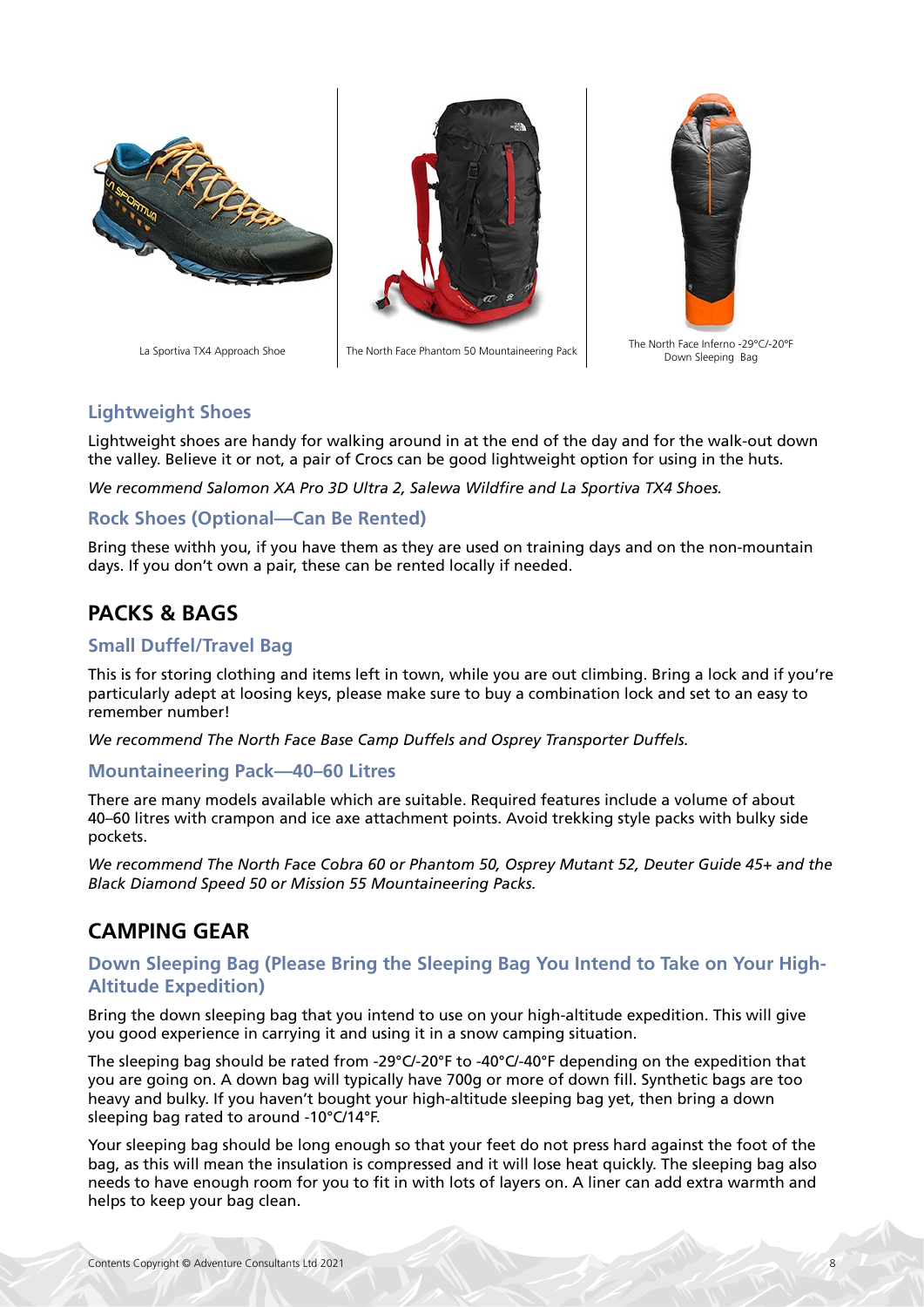

Please note that the ratings quoted above are the sleeping bags Limit temperature. If you are a cold sleeper, consider a warmer bag. If you are using the EN temperature ratings when choosing a sleeping bag, a general rule is most women or cold sleepers should tend towards the Comfort rating and most men should tend towards the Comfort Limit rating. Sleeping bags that do not have the EN rating tend to be rated at their Comfort Limit temperature.

# **Sleeping Bag Liner (A Requirement For All Huts)**

These are for use with the blankets supplied in the huts.

*We recommend Sea to Summit Sleeping Bag Liners.*

#### **Inflatable Sleeping Mat**

We suggest a lightweight, full-length model with a high R (warmth) value for use in conjunction with a foam mat. Bring a repair kit also to repair punctures or valve failures.

*We recommend the Therm-a-Rest NeoAir XTherm and NeoAir XTherm MAX Inflatable Sleeping Mats.*

#### **Closed Cell Foam Sleeping Mat**

A full length closed cell foam sleeping mat that will be used to increase comfort and the warmth of your air mattress, as well as protect it from damage.

*We recommend the Therm-a-Rest Z-Lite SOL Foam Sleeping Mats.*

#### **Camping Pillow (Optional)**

Bring a blow up or very small compressible pillow to make your sleep more comfortable.

*We recommend the Therm-a-Rest Compressible Pillows or the Sea to Summit Aero series.*

#### **Pillow Case (If Staying in Huts)**

Bring a clean pillow case to use with the pillows supplied in the mountain huts.

#### **Ear Plugs**

A handy way to get a night's sleep when sharing a tent or a room with a snorer!

#### **Water Bottle—1 Litre**

Wide-mouthed plastic bottles are a versatile option. Bladder style hydration systems are good in theory but can often freeze and are easily punctured. Metal bottles are not suitable due to the extreme temperatures experienced (cold air temperatures and hot liquids) and narrow-mouthed bottles are difficult to fill and clean.

*We recommend the Nalgene 1 Litre and 500ml Wide Mouth Bottles.*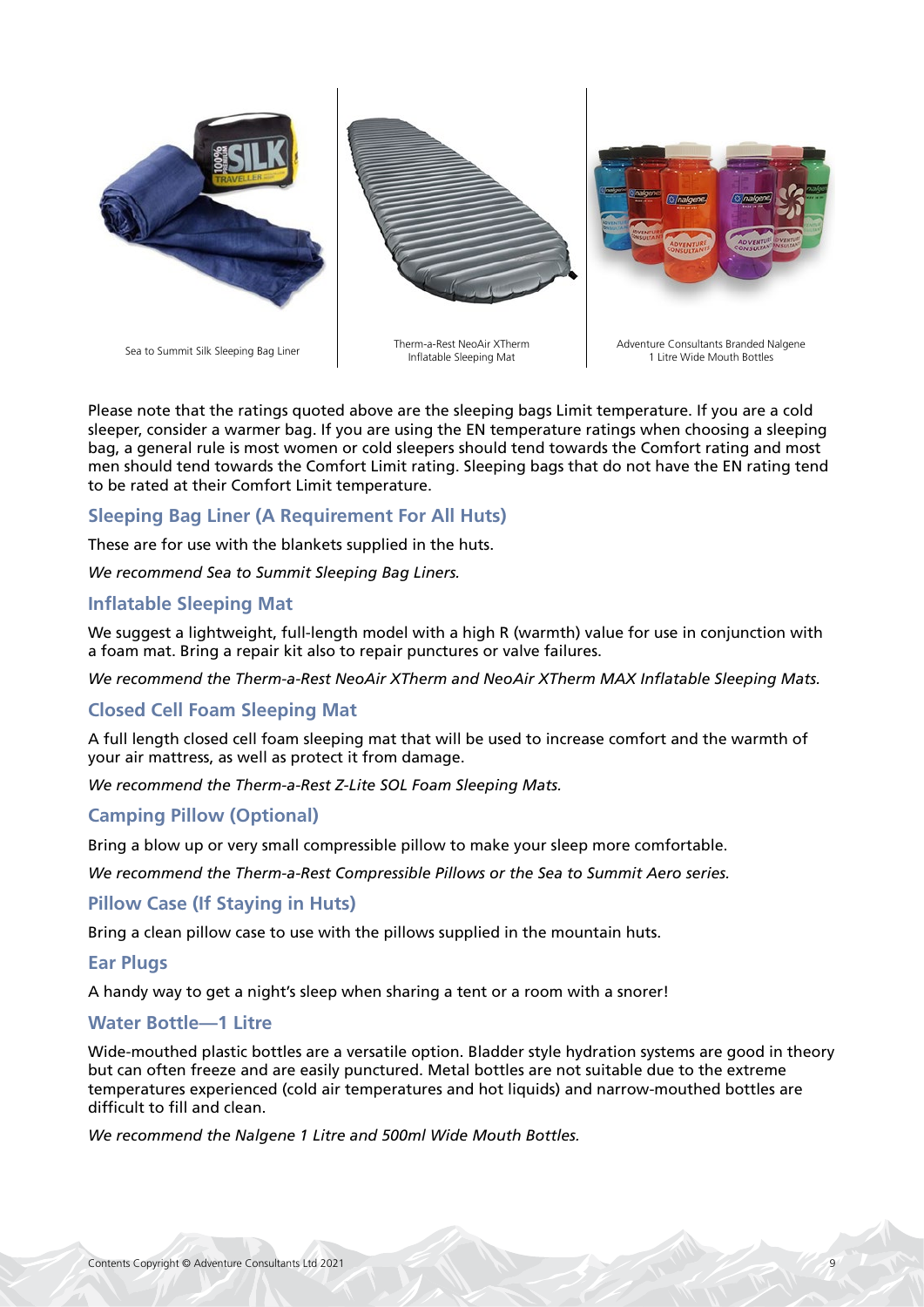# **Thermos Flask (Optional)**

You can bring an insulated vacuum flask made from stainless steel of about 500ml–1 litre in capacity for hot drinks on the go.

*We recommend Primus and Lifeventure Vacuum Bottles.*

#### **Cup, Bowl and Cutlery**

Plastic Mug—an insulated mug with attached snap on lid is a great idea.

Bowl—A deep 2–3 cup capacity bowl.

Cutlery—Lexan or other good quality lightweight plastic.

*We recommend the Sea to Summit and GSI Tableware and Cutlery.*

#### **Pee Bottle**

Pee bottles are just water bottles with a different job. It is a good idea to have a different colour and shape, or mark the bottle in some way (e.g. with strips of duct tape), so that you do not confuse bottles in the dark. A larger 1.5 litre size is recommended.

Pee funnels are available for women to allow you for peeing without exposing any bare skin to the elements but require some practice to use successfully.

*We recommend the Nalgene 1.5 Litre HDPE Wide Mouth Bottle and Sports & Travel Freshette for women.*

# **ACCESSORIES**

#### **Surgical Style Face Mask**

This is a requirement while travelling anywhere that you cannot self distance. A mask is required at all mountain huts in the European Alps while COVID-19 restrictions are in place.

#### **Hand Sanitiser**

This is a requirement at all mountain huts in the European Alps while COVID-19 restrictions are in place. Remember that golden rule—wash your hands, wash your hands, wash your hands!

#### **Headlamp and Spare Batteries**

Headlamps are more versatile than hand torches as they allow you to keep your hands free. Highoutput LED headlamps are superb as they provide an excellent level of lighting and are also very lightweight. We recommend hybrid headlamps that run both on AAA or AA non-rechargable batteries and rechargable batteries.

Bring two NEW sets of lithium or alkaline batteries for the trip.

*We recommend the Petzl Actik Core, LED Lenser MH5 and Black Diamond Storm 375 Headlamps.*

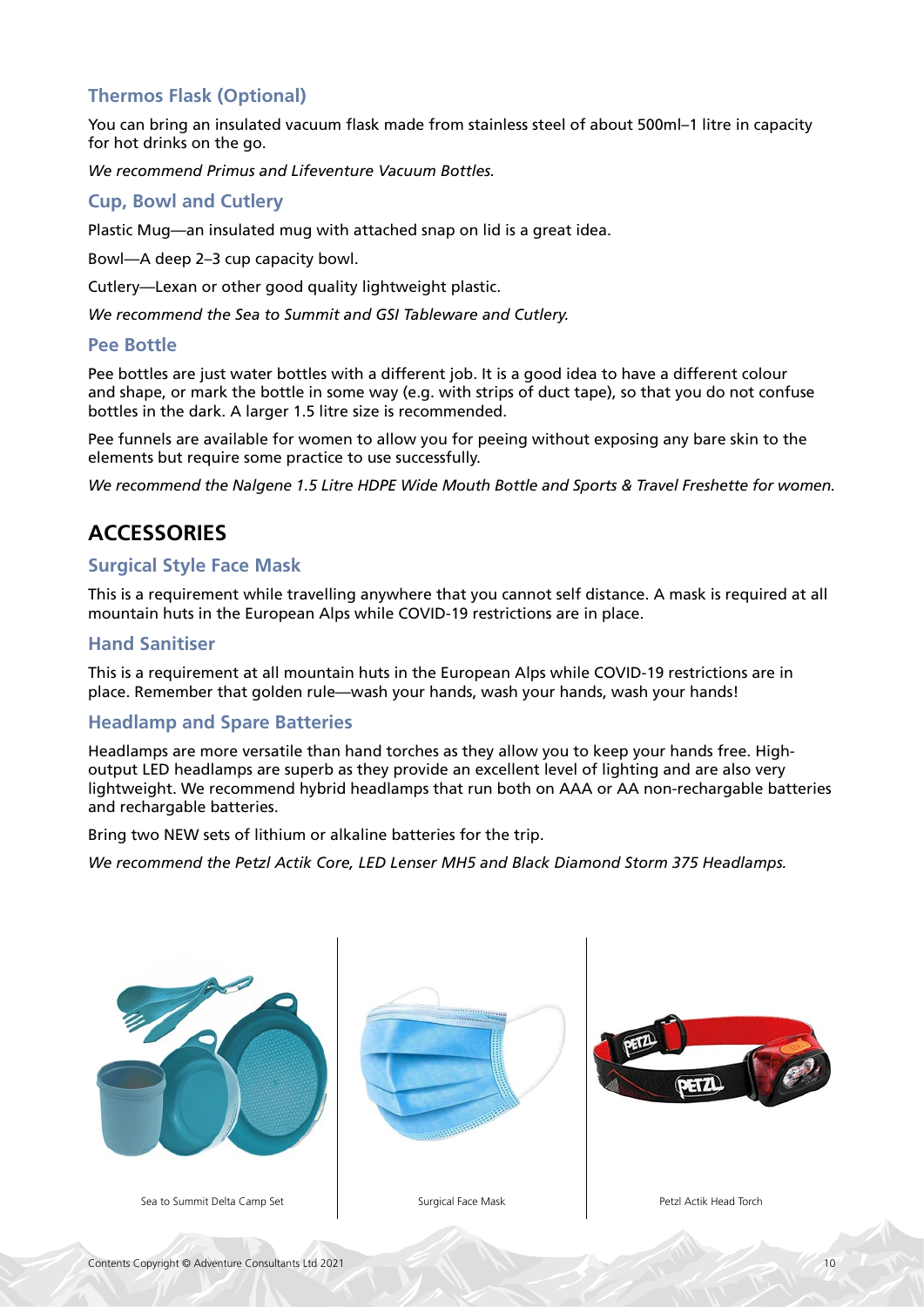### **Personal First Aid Kit and Medications**

You should always carry a basic first aid kit including blister tape, second skin, gauze pads, crepe bandage and painkillers.

Include any personal medication you may require and be sure to inform our office and your guide, if you are on prescription medicine.

Store your first aid kit in a waterproof container, if possible and if you do not have one of these, a plastic bag inside a nylon stuff sack usually works well.

#### **Personal Toiletries**

Bring a small toilet kit—flannel, some soap, toothpaste and toothbrush. Keep it light and do not bring anything that isn't absolutely necessary.

#### **Sunscreen and Lip Balm**

Conditions in the mountains can be extreme, so you will need a bottle or tube of SPF 50 sunscreen.

Lip balm (with SPF 15 or higher) is also worth carrying in your pocket for application during the day.

Sunscreen loses SPF rating over time; we strongly recommend bringing brand-new sunscreen.

#### **Wet Wipes (Optional)**

Baby Wipes or similar pre-moistened cloth wipes for personal hygiene. These antibacterial wipes are excellent for cleaning hands and other hygiene issues, whilst away from civilisation. Just a few in a small zip lock bag will suffice.

#### **Stuff Sacks**

Lightweight nylon bags with draw cords to store spare clothes, etc are very useful for organising gear in your pack or when you're in a hut. We suggest bringing 2–3 small or medium sized sacks.

*We recommend the Sea to Summit Stuff Sacks and Dry Bags.*

#### **Camera and Spare Batteries**

Bring along your choice of either a SLR or fully automatic camera. Be aware that batteries can be a problem with cold temperatures, so it is a good idea to bring spare sets of batteries and storage cards.

#### **Personal Entertainment (Optional)**

Feel free to bring your phone, MP3 player, Kindle or a good book for any downtime.

#### **Pocket Knife/Leatherman/Tool Kit (Optional)**

Choose the Swiss Army style, Leatherman or equivalent.

*We recommend Victorinox Knives and Leatherman Multi Tools.*







Personal First Aid Kit Lip Balm and Sunscreen Sea to Summit Stuff Sacks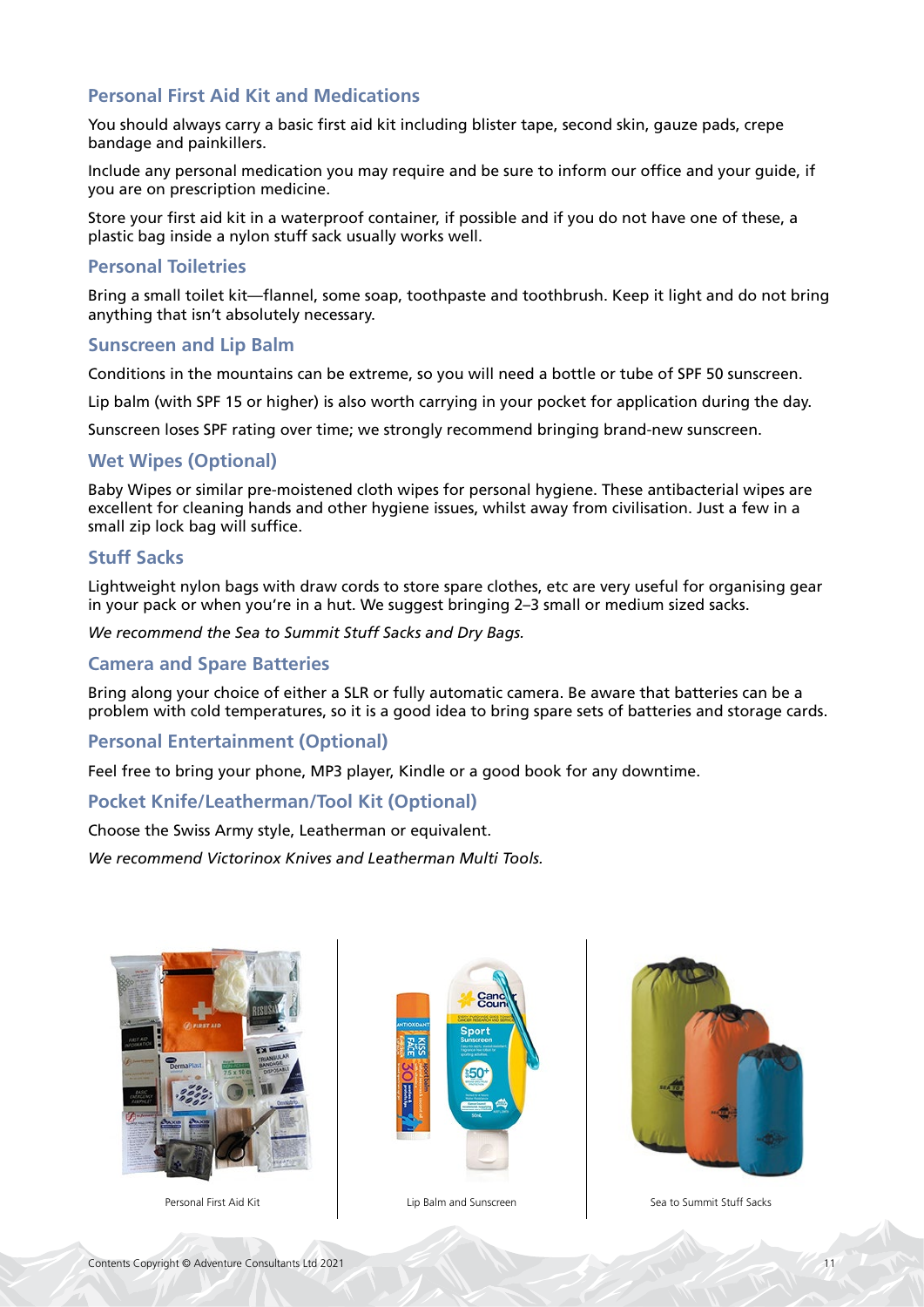

# **Additional Snack Food**

Bring any personal favourites that you wish. We recommend you bring at least 4 energy gel sachets for instant carbohydrate replacement on the climb. You may also wish to bring electrolyte powder to mix in your water bottles.

# **CLIMBING EQUIPMENT**

#### **Ice Axe—50–66cm**

For general alpine climbing, you will need a straight shafted axe between 50–66cm long, depending on your height. A longer axe is more helpful on the moderate ground and even the most difficult climbs have approaches and descents for which this is helpful. Short axes with curved shafts and moulded handgrips are fine on harder technical ice climbs, but not suited for the majority of alpine climbing.

The head of the axe should be comfortable to hold when using the axe as a walking stick and not have any protrusions which will dig into your hand.

The pick can be a normal curve or a 'reverse curve'. The reverse curve picks hold better on steep ice but they are more difficult to self-arrest with. Some ice axes come with replaceable picks, so it pays to check that the bolts are tight before each climb.

An adze is still used a lot for chopping steps in the ice and snow, so ensure that the adze has a good angle to do so. Some adzes are too drooped to chop steps easily and instead are designed for climbing steep unconsolidated snow.

Shafts are made from metal, wood or fibreglass, and some have rubber handgrips. A rubber grip at the base of the shaft makes it easier to hold when self-arresting or climbing steeper ground, as well as keeping your hand warmer. The shaft must be smooth enough to be forced into the snow and should not have protrusions which can get caught up on a crusty snow surface.

The spike at the bottom of the tool should be sharp enough to penetrate hard snow. A wrist loop is needed for support when climbing on steeper ground. The correct length allows you to hold the bottom of the shaft with the sling tight.

*We recommend the Petzl Summit Evo, Grivel Air Tech Evo G-Bone and Black Diamond Venom Ice Axes.*

#### **Crampons**

Steel crampons with a toe harness and heel bail are best as they fit a variety of boots and are easy to put on in the cold. Ensure your crampons are fitted with 'anti-balling' plates and avoid technical ice climbing crampons with vertical front points.

Please check that the set-up is secure on your boots and that the fastening strap is long enough. Do not cut or trim your crampon straps under any circumstances.

*We recommend the Petzl Vasak Leverlock Universel, Grivel G12 New-Matic and Black Diamond Sabretooth Clip Crampons.*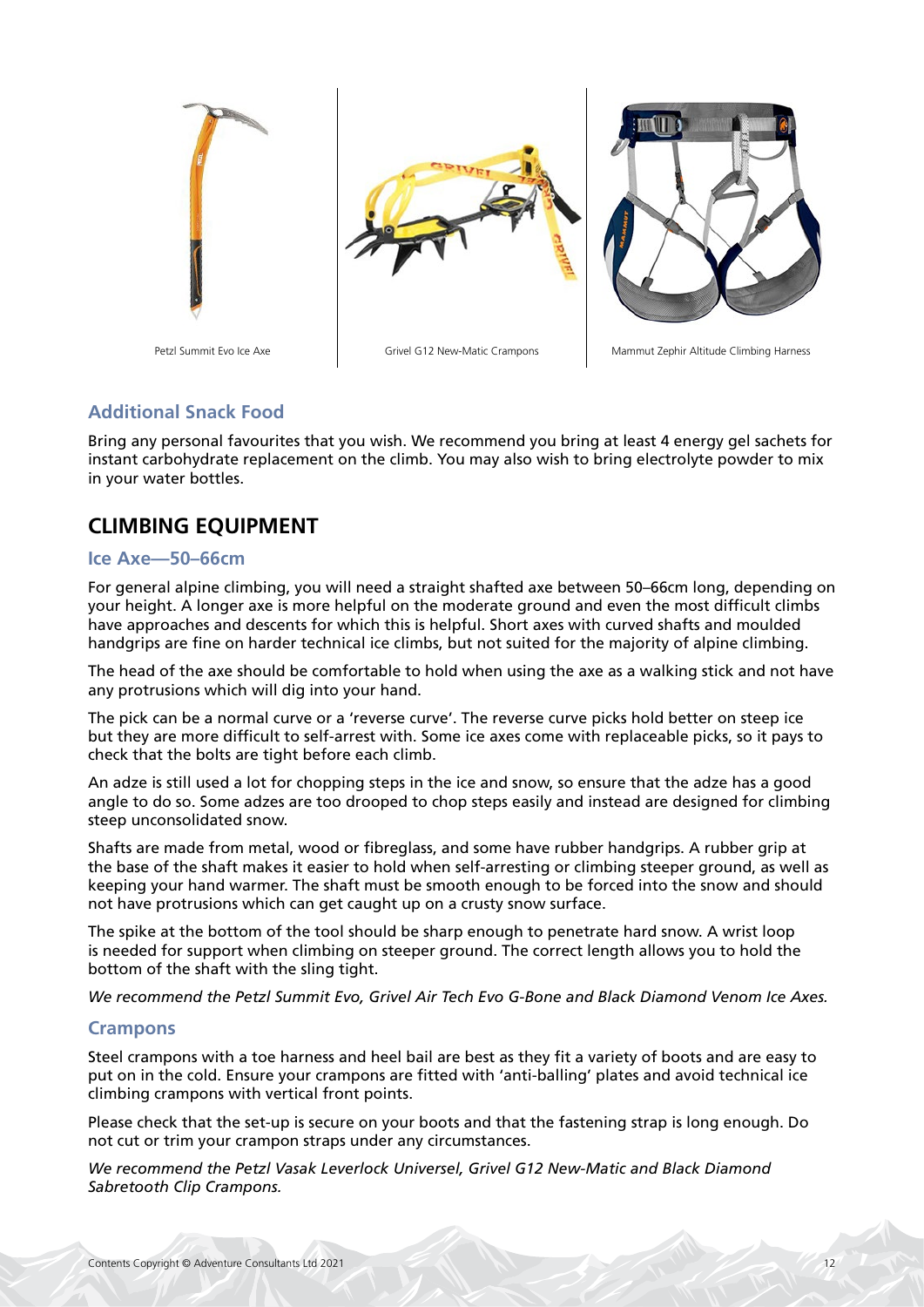



Black Diamond Vapor Climbing Helmet | Black Diamond RockLock Screwgate Carabiner | Petzl Ascension Jumar



#### **Climbing Harness**

Bring a lightweight alpine climbing harness and this harness must have gear loops, adjustable leg loops and waistband large enough to fit over all your clothing layers. The waistband and leg loops should be able to completely separate. Do not bring a harness with fixed leg loops.

We strongly recommend newer models with a belay loop and buckles that do not require you to "doubling back" your waist belt.

*We recommend the Petzl Aquila, Arc'Teryx AR-395A, Black Diamond Technician or Couloir, or the Mammut Zephir Altitude Climbing Harnesses.*

#### **Climbing Helmet**

Helmets designed for climbing are lightweight and designed to deflect falling ice and rocks. They also protect the head in a fall. All helmets must meet industry standards for impact protection and with the standard for overhead protection being greater than the side-protection standard.

There are two kinds of climbing helmets available today—hardshell helmets and shelled foam helmets. Helmet makers use different terms for each type of helmet, so focus instead on tell-tale construction details like shell hardness, foam thickness and the number of vents.

Plastic becomes brittle as it ages so ensure your helmet for the course is no more than 4 years old.

Check the size and make sure that it will adjust for when you are wearing your hat underneath.

*We recommend the Petzl Sirocco or Meteor, and the Black Diamond Vapor or Vector Climbing Helmets.*

#### **Locking Carabiners x 3**

Bring 2 lightweight twist lock and 1 pear-shaped screw gate carabiners. Do not buy ball lock carabiners.

*We recommend the Petzl and Black Diamond Carabiners.*

**Non-locking Carabiners x 3**

Bring 3 lightweight non-locking carabiners.

*We recommend the Petzl and Black Diamond Carabiners.*

#### **Mechanical Ascender x 1 (Supplied, But Bring Your Own If You Have One)**

Bring either a left or right-handed mechanical ascender for learning to climb fixed ropes. When choosing an ascender, go for one that is comfortable in your hand.

*We recommend the Petzl Ascension, Grivel A&D and Black Diamond Index Ascenders.*

#### **4 Metres of 8mm Cord for Jumar Rigging (Supplied, But Bring It if You Have It)**

You will require a leash to attach your mechanical ascenders to your harness. Our preference is to improvise leashes from cord or webbing.